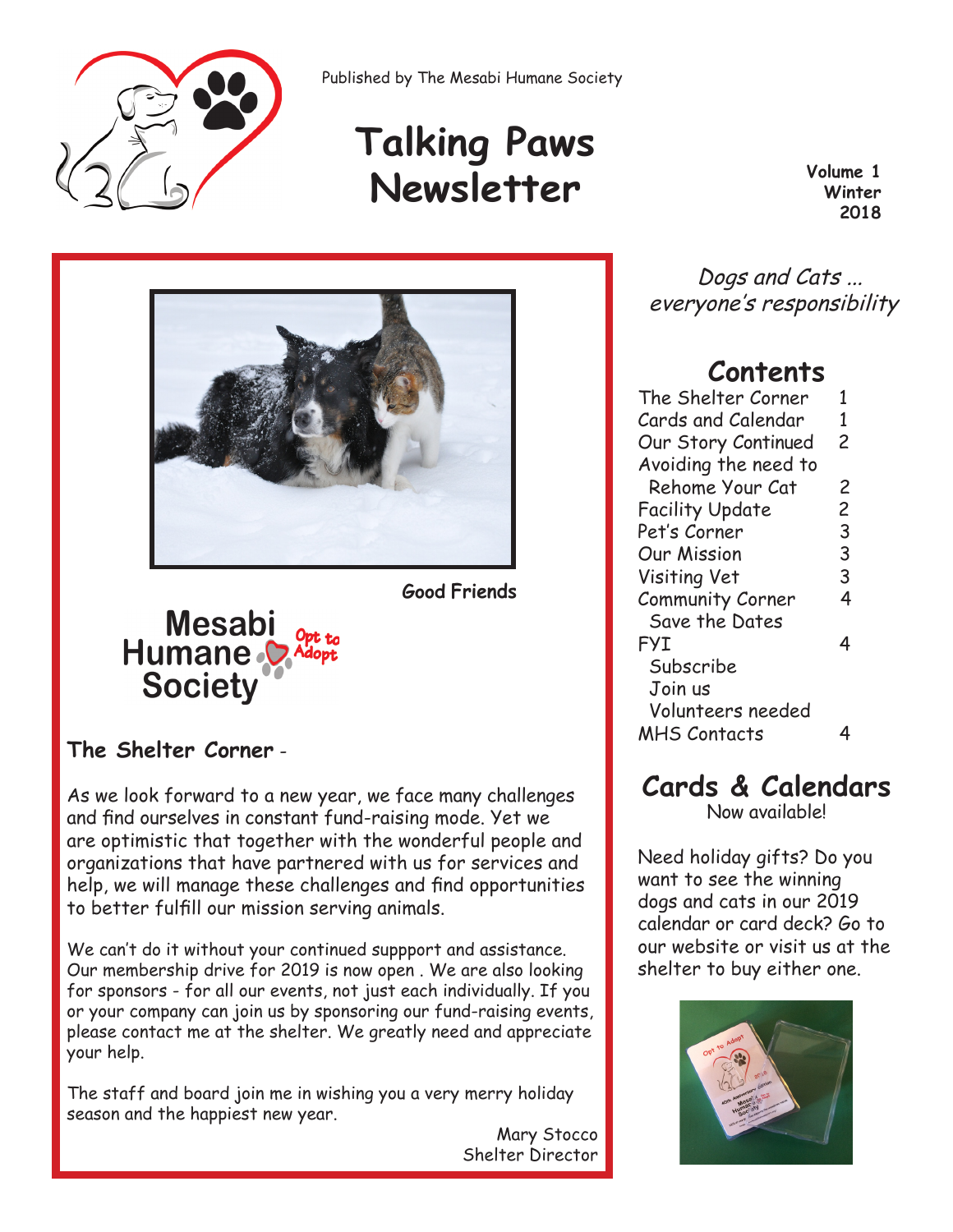**Our Story, Continued: The Mesabi Humane Society** 

In our last newsletter, you read about our history and the early days of providing animal services and sheltering for free-roaming, lost, abandoned, or unwanted animals. Since that time we have continued to grow, providing more services for animals in our communities. Our animal control officer and van cover a large part of St. Louis County and the hoarding situations we handle seem to be getting larger and larger. if you know a neighbor whose cat or dog population seems to keep growing, please let the sheriff know, so that we can come and help.

## **Avoiding the Need to Rehome Your Cat**

The most common reasons for rehoming a cat are allergies and behavioral issues. If a member of your household becomes allergic, many people assume it's the cat.That may not be so. It could be the cat litter. Change to a dust free litter. Reduce the risk of reaction by vacuuming daily and invest in an air purifier. Instead of brushing your cat, use a fragrance free cleanser specifically designed for cats. Simply wipe a warm washcloth over the cat to remove excess fur and dander. Do not bathe your cat, as this can be extremely stressful. Wash cat bedding regularly to remove the allergen particles and call your veterinarian for product recommendations.

Many common behavioral issues with cats come down to two areas of concern: emotional or physical. Cats, by nature, do not like change. Whatever changes in your life changes in your cat's life and affects him/her adversely. Do your best to identify and be aware of the negative triggers. Also, keep your cat entertained with interactive toys to help with the cat's emotional well being. Bored cats are stressed cats!

Behavioral issues present themselves if a cat"s health is compromised. Excessive or inappropriate elimination could be a sign of an underlying medical issue so make an appointment with your veterinarian. Urinary tract infections or crystals in male cats can be cause for great concern and can lead to kidney failure and even death. In addition, stick with one brand of cat litter, preferably unscented, and keep the litter box in one or two locations permanently. Even moving the box move could make your cat not want to use it.

Your cat's well being is your responsibility, and a happy, healthy cat is a wonderful companion.

# **FACILITY UPDATE**

You may have heard of our dream of building a new shelter. The dream is alive, but we need to take care of our current facility. Thirty years of cats, dogs, staff & visitors have created a lot of "wear and tear."

Here are a few of our accomplishments.

#### **2017**

We painted the building a bright red and sealed the dog kennels to block the cold drafts of winter.



#### **2018**

With our large haarding rescue this year, funds have been especially tight. However, we now have:

- Working phones and phone lines!
- Ordered broken windows/glass
- Started interior repainting

#### **2019**

We need to:

- Add an office and space at the back to handle intakes
- •Convert an office into a 3rd cat room
- Revamp dog runs and kennels
- Add new ventilation equipment.
- Remove/replace old storage sheds

**If you have handyperson skills and are willing to volunteer your labor, let us know. We have many needs!**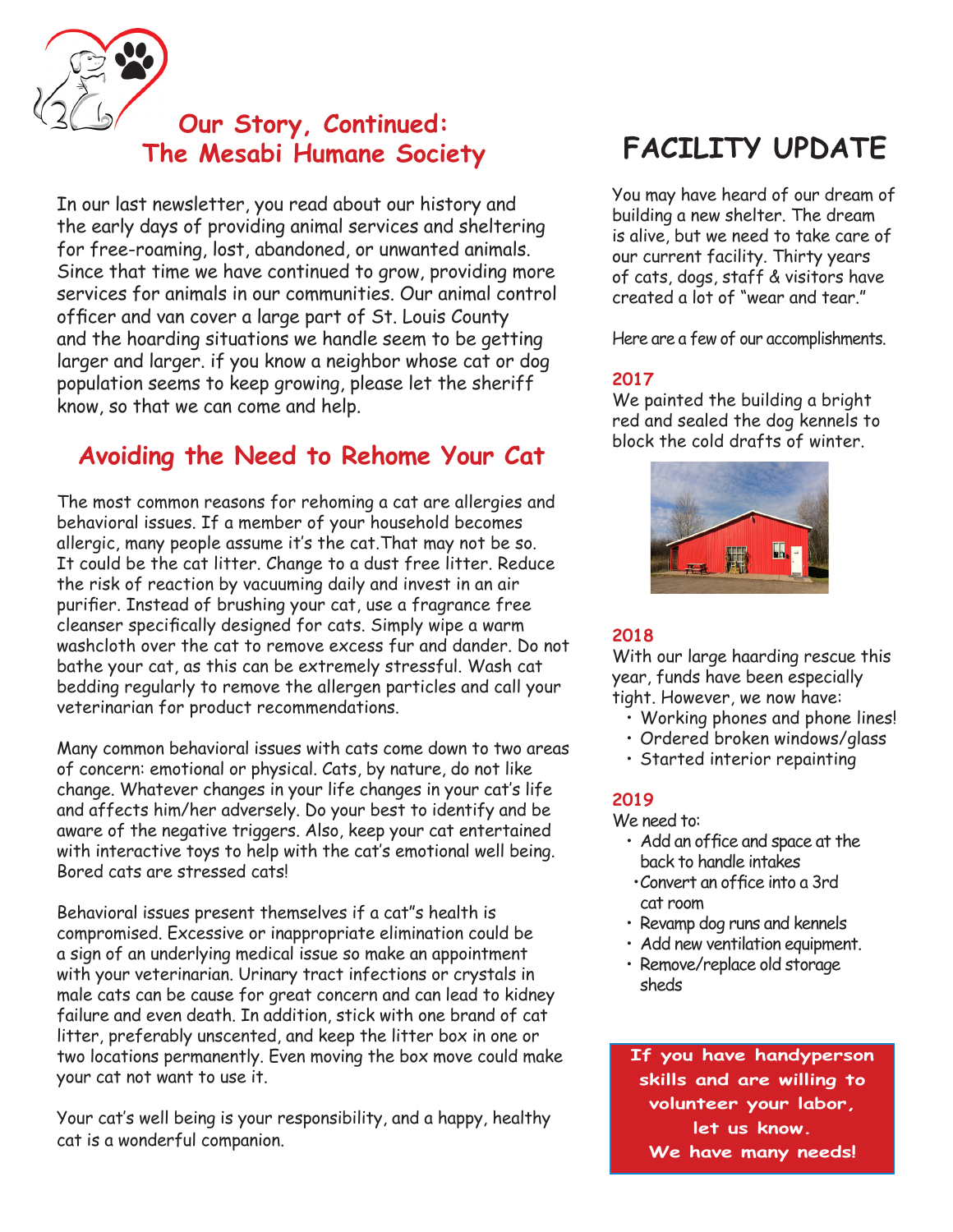### **PET'S CORNER -** MHS pets and their furever homes...



### **NITTY My Miracle Girl**

As told by Kathy Wiegert who is now a key member of our Board of Directors

As a shelter volunteer I met and adopted a very sweet and lonely two-year old pit-bull mix from The Mesabi Humane Society, A couple of days later, I made an appointment to have a wellness check with a local veterinarian. It was discovered that Nitty was a very sick dog. Her heart valve was stuck in the open position and she had an extremely enlarged heart due to excess amounts of blood. The doctor said that perhaps I would have her three or four months due to this condition and suggested that I take her to the University Hospital in St. Paul for a second opinion.

At the University a couple of weeks later, four doctors confirmed the local diagnosis – severe heart murmur. They also told me to love her every day, as there would not be many of them. There is a surgery available in four places in the United States, but no guarantees come with the very expensive surgery and two of the doctors did not think that she would survive the anesthesia.

This all happened in 2013. Nitty is with me today - eightyears-old, with only small signs of the problem. The murmur is still there and the vet says, "There is no reason for her to be alive", but one can find her running around the back yard wagging her tail or with me checking out the great smells on the bike trails. Clearly, there is a reason for her to be alive… Miracles DO happen and she is the April pet of the month on the MHS 2019 Calendar!

Please visit our website and like us on Facebook:

**https://www.mesabihumanesociety.org/ https://www.facebook.com/themesabihumanesociety/**



To promote the humane treatment of animals through sheltering, spaying and neutering, adoption & community education

# **VISITING VET**

A lot of us gain weight over the winter when we spend more time indoors and get less exercise. The same can be true for your pet. So pay attention and avoid those few extra pounds. They could make a big difference to your pet and its health. Try to get your cat or dog playing inside to keep off those extra pounds.

If your pets do go outdoors, or hang out in a garage, pay attention to what they may be walking in. Antifreeze can cause kidney failure, and salt and other ice-melt products can aggravate paws. Pet booties can help if your dog is walking on treated walks or roads.

In our last issue, we talked about the impact of hot cars on pets during the summer; but don't forget our pets get cold too. Health issues, fur length, and outside temperatures all influence how a pet will do. If you must take your pet with you, bring blankets or find ways they can snuggle and stay warm.